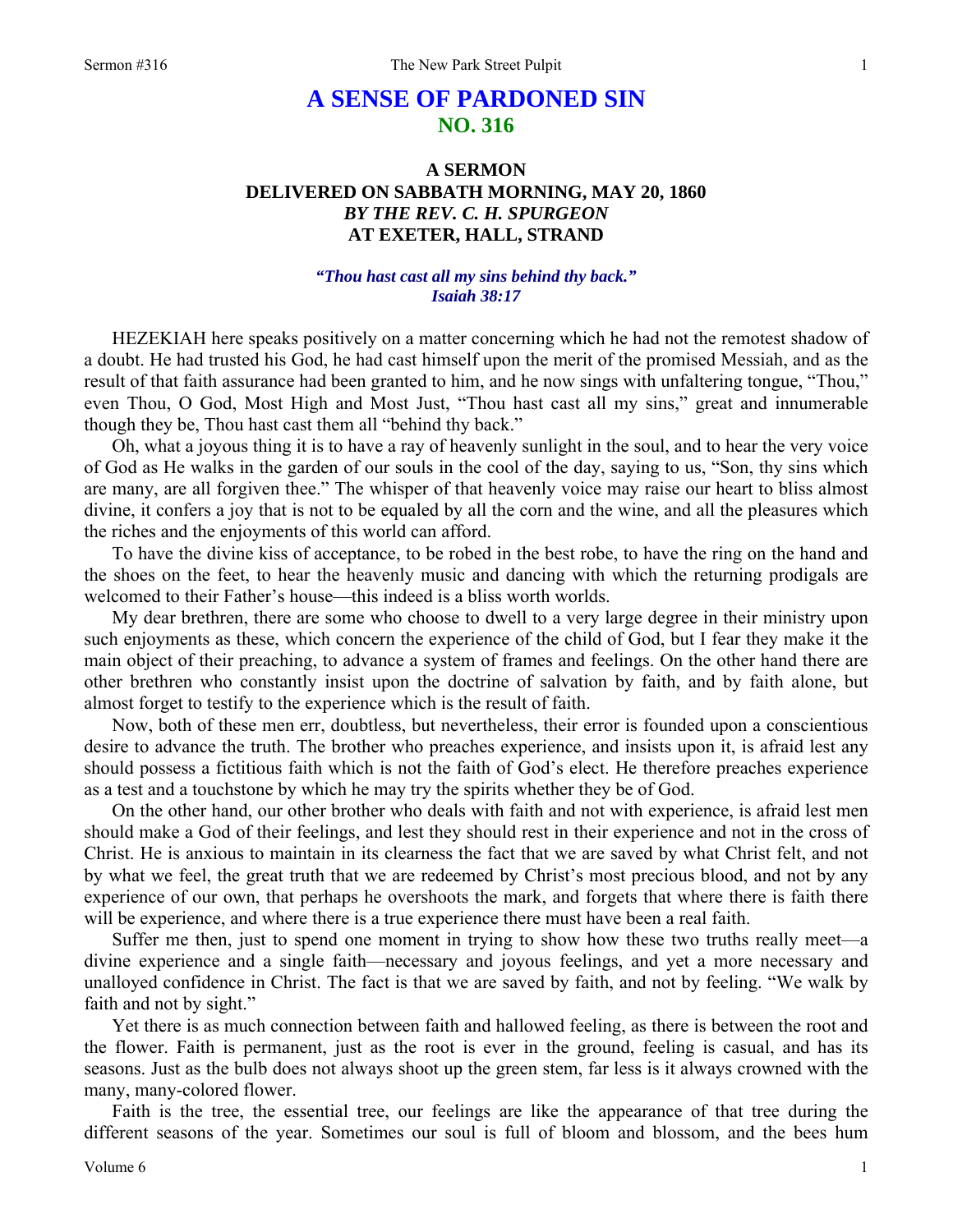pleasantly, and gather honey within our hearts. It is then that our feelings bear witness to the life of our faith, just as the buds of spring bear witness to the life of the tree.

Anon, our feelings gather still greater vigor, and if we come to the summer of our delights, again perhaps we begin to wither into the sere and yellow leaf of autumn, nay, sometimes the winter of our despondency and despair will strip away every leaf from the tree, and our poor faith stands like a blasted stem without a sign of verdure.

And yet, my brethren, so long as the tree of faith is there, we are saved. Whether faith blossom or not, whether it bring forth joyous fruit in our experience or not, so long as it is be there in all its permanence we are saved. Yet we should have the gravest reason to distrust the life of our faith, if it did not sometimes blossom with joy, and often bring forth fruit unto holiness.

Experience, if I may so speak, is like a sundial. When I wish to know the time of day with my spirit, I look upon it. But then there must be the sun shining, or else I cannot tell by my sundial what and where I am. If a cloud passes before the face of the sun, my dial is of little service to me, but then my faith comes out in all its excellency, for my faith pierces the cloud, and reads the state of my soul—not by the sunshade on the dial, but by the position of the sun in the heavens themselves.

Faith is a greater and grander thing than all experience, less fickle, more stable. It is the root of grace, and these are but the flowers, the germs, the buds. Yet let us not speak against experiences, let us value them, for it is a grand thing to sit in the sunshine of God's presence, it is a noble thing to eat the grapes of Eshcol, even while we are in the wilderness.

It is true there is a greater grandeur in believing heaven to be mine when I can see no evidence thereof, yet it is a sweeter thing—

## *"To read my title clear To mansions in the skies."*

I shall now turn to the one point of experience which seems to be brought out prominently in our text, viz. that blessed experience of a consciousness of pardon, a sense of pardoning love shed abroad in the soul. I shall view my text in two ways. There are two sorts of pardon which God gives, and it is very needful to distinguish between them.

First, I shall speak of *a consciousness of pardon enjoyed by a man as a forgiven sinner*. When I have so done, I shall speak of that other consciousness of pardon, more true to my text, more intimately connected with it, *a sense of forgiveness enjoyed by man, not as a sinner, but as a child,* a pardoned child who knows he has already been forgiven by the Judge, but who now smiles to know that he is pardoned also by the Father.

**I.** First then, let me speak of A SENSE OF PARDON AS GIVEN BY GOD TO THE SINNER.

We are not to wait for this sense of pardon before we come to Christ. The soul beholding itself lost, ruined, and naked, is commanded in the Word of God to trust itself, just as it is, in the hands of Christ. Faith obeys that command, and without one glimpse of joy within, commits the soul, all trembling and quivering with fear, into the hand of Christ, as into the hands of an all-loving and all-powerful Redeemer.

I repeat it, we are not to stop for a sense of pardon until we do this. Faith is our duty, and the sense of pardon is our privilege. We must first obey, and then receive the reward. I, feeling that I am utterly undone, and that there is no reason in myself why I should have be saved, cast myself at the foot of Christ's cross, and trust Him with myself eternally. As the result of that, God afterwards, of His own free grace, by His Spirit, sheds abroad in my soul an infallible witness which proves to me that I was forgiven in that very hour when I closed in with Christ, and trusted my soul in His hands.

Now this consciousness of pardon *includes many things,* although it is not alike comprehensive in all souls. With some uninstructed persons, who know too little of Scripture, all the consciousness they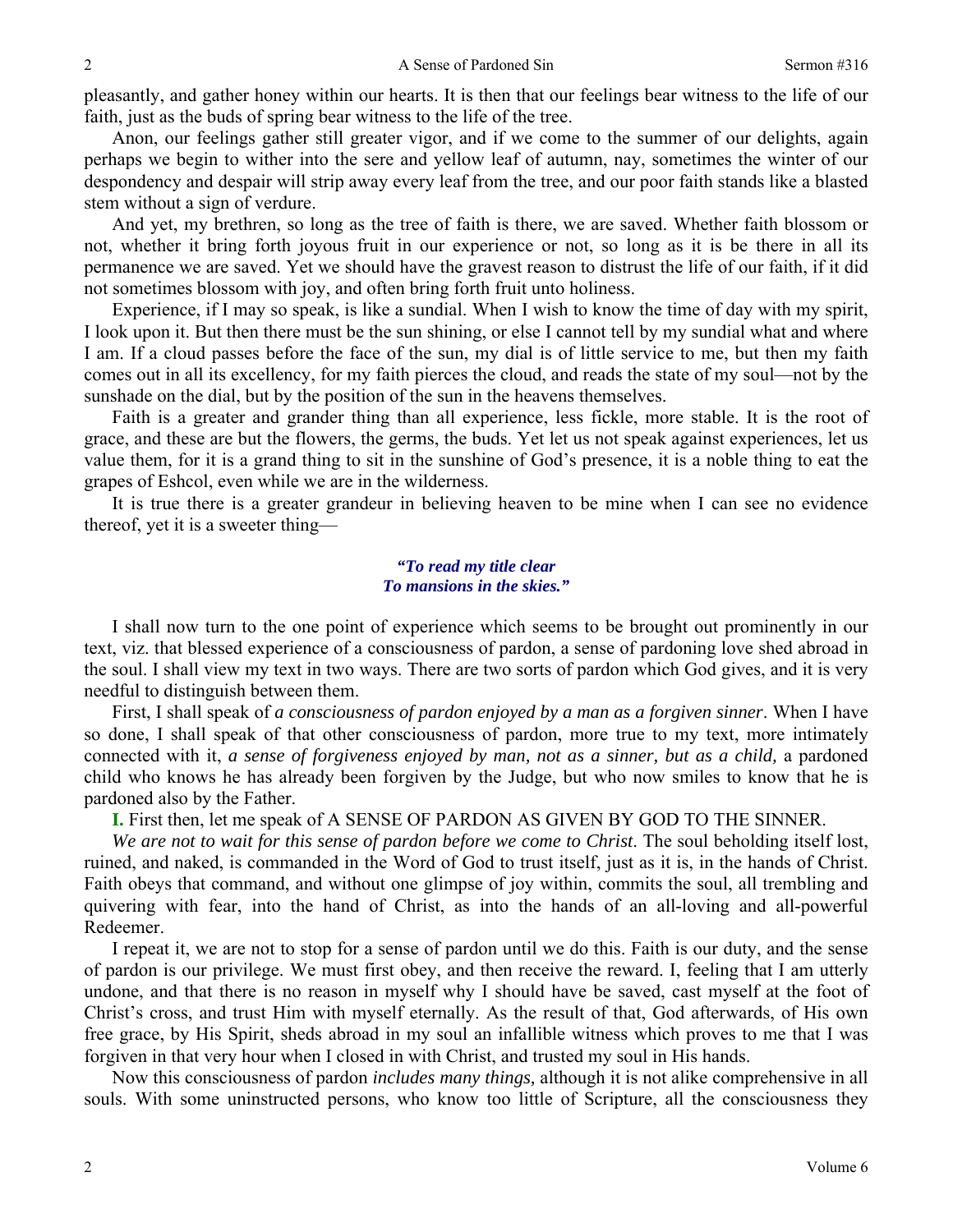enjoy is this, that sin is forgiven. They feel in their souls that every sin that ever stood on record in the book of God, has been blotted out once for all.

Joined with this they are released from the terror and dread which once weighed upon their spirits. The nightmare has departed, that huge apparition which haunted them, a consciousness of their guilt, is gone and laid in the Red Sea of Jesus' blood, safely forever. But being ignorant and uninstructed, they are not conscious of more than this—the sum total of their joys lies here—that sin is forgiven, that the wrath of God is turned away, and that they shall not now sink into the pit of hell.

If the Holy Spirit, however, is pleased to show them more at this time, they have a consciousness that God loves them. They are sure that JEHOVAH looks upon them as His favorites, as those to whom He has given a special grace with love. They, then, at that very moment, begin to read their title to the blessings of the covenant. They see that all things are theirs because they are Christ's, and that since there is no condemnation, there must be every blessing vouchsafed by the very act which took away the condemning sentence.

It sometimes happens too, that this sense of pardon swells till it exceeds the narrow bounds of time, till the spirit is not only sure that it is reconciled to God and that its life is now secure, but it sees heaven itself as at a little distance, begins to realize its own indefeasible title to the inheritance of the saints in light—nay, in the hour of pardon I have sometimes known the emancipated spirit by faith, walk the golden streets, and lay its finger on the strings of the glorious harp of heavenly praise.

There is no telling how comprehensive at times this sense of pardon may become. It may embrace a past eternity—receiving its election, an eternity to come—beholding its glory. It may go into the depths of hell and see the fires forever quenched, or mount to the glories of heaven and see all these splendors given to it to be its own. And yet, as I have said before, it is not so in all cases, for with many uninstructed minds, the only sense of pardon they get, is a removal of terror, and an assured conviction that their sins are all forgiven.

But saith one, *"How does this sense of pardon come?* In what manner and form?" We answer, it comes in different ways and forms. Many men receive their consciousness of pardon in an instant. They were reading the Word of God perhaps, and some one text seemed as if it rose up from its fellows, illuminated with heavenly fire, and they saw that text printed on their own hearts.

Such a one as this—"Come now, and let us reason together. Though your sins be as scarlet, they shall be as wool; though they be red like crimson, they shall be whiter than snow." Or such another as this—"This is a faithful saying and worthy of all acceptation, that Christ Jesus came into the world to save sinners, of whom I am chief."

The man was doubting before, full of gloom and despondency, in a minute all is light, and life, and joy in his heart. If he could have passed from hell to heaven by a single step, the change in his soul could not have been more manifest and clear. From being heavily burdened, he has suddenly become light of soul; from being black from head to foot, he comes to view himself washed completely white, and standing in the snowy garment of the Savior's righteousness.

With others this sense of pardon is of slower growth. It begins with a faint gleam of hope, another ray, and yet another, till at last the morning star arises in their souls, the light increases still, till at last the morning star of hope gives way to the sun of righteousness Himself, who has risen with healing beneath His wings.

I have known some obtain peace in an instant, and others have been months, if not years, before they could walk with a steady and firm footstep and say with unquivering lips—"I know whom I have believed, and am persuaded that He is able to keep that which I have committed to him."

This conviction is sometimes conveyed to us in the most extraordinary manner. I have known it brought home to the soul by some singular saying of a minister, by some saying so appropriate to one's own case, that we were compelled to say—"That is not the voice of man, but the voice of God, for man could not know my heart, that sentence is surely spoken by one who tries the heart and searches the reins."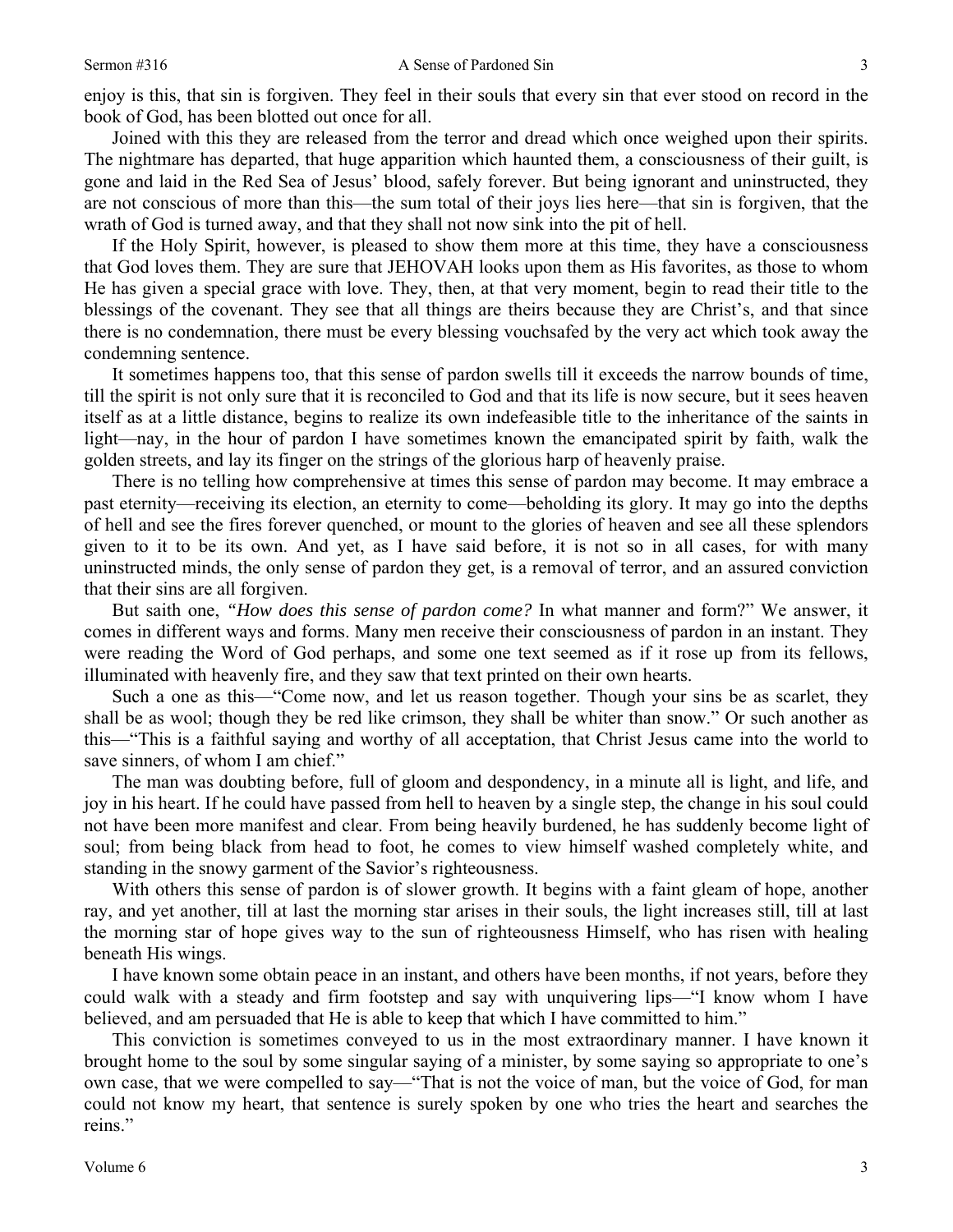At other times some strange providence has been the singular means of giving joy and relief. The strangest story I ever remembered to have read, with regard to peace given after a long season of despondency, was the case of Mrs. Honeywood, whom you may have read of.

Living in Puritan times, she had been accustomed to hear the most thundering of its preachers. She became so thoroughly broken in peace with the consciousness of sin, that for, I think, some ten years, if not twenty years, the poor woman was given up to despair—she was absolutely certain that there was no hope for her. It seemed that in her case, a kind of miracle must be wrought to give her peace of mind.

One day an eminent minister of Christ, conversing with her, told her there yet was hope that Jesus Christ was able to save to the uttermost, them that come unto God by Him. Grasping a Venice glass that stood on the table, made of the thinnest material that can be conceived, the woman dashed it down on the ground and said—"I am lost, as sure as that glass is broken into a thousand pieces."

To her infinite surprise, the glass suffered no damage whatever, but remained without a crack. From that instant she believed that God had spoken to her. She opened her ears to hear the words of the minister and peace poured into her spirit.

I mention that as an extraordinary and singular instance—perhaps the like is not to be found on record anywhere else. But God has His ways and means. He will by some means, by every means, by the strangest and most miraculous means, bring His people to a sense of pardon. If they reject all other ways, He will sooner work a miracle than that His banished ones shall not be brought home.

Permit me to dwell for another minute or two upon *the joy* which this sense of pardon creates. I speak now from experience. That happy day when my soul first found a Savior and learned to cling to His dear feet, was a day never to be forgotten by me. An obscure child, unknown, unheard of, I sat and listened to the Word of God, and that precious text, "Look unto me and be ye saved all ye ends of the earth," led me to the cross of Christ. I can testify that the joy of that day is utterly indescribable. I could have leaped, I could have danced. There was no expression, however fanatical, which would have been out of keeping with the joy of my spirit at that hour.

Many days have passed since then of Christian experience, but there has never been a day which has had that full exhilaration, that sparkling delight which that first day had. I thought I could have sprung from the seat on which I sat and have called out with the wildest of those Methodist brethren who were present, "I am forgiven! I am forgiven! A monument of grace! A sinner saved by blood!"

Concerning that day all other occurrences are dim in my remembrance. I know nothing of what was said to me, or of what happened but just this, that my spirit saw its chains broken to pieces, and that I walked an emancipated man, an heir of heaven, a forgiven one, accepted in Christ Jesus, plucked out of the miry clay and out of the horrible pit, with my feet set upon a rock and my goings established. The joy of the heart when it receives pardon may be imagined by some of you who have never tasted it, but if you ever come to know it, you will say with the queen of Sheba, "the half has not been told me."

Men, when they are in this delightful state, are very communicative, they cannot hold themselves in. They are like John Bunyan who wanted to tell the crows on the ploughed land about it. They speak to the very trees. They think the world is in harmony with themselves, they go forth with joy, and they are led forth with peace, the mountains and the hills break forth before them into singing, and the trees of the field do clap their hands. The birds sing, to be in tune with their hearts. The sun shines more brightly that day than he ever did before, or if the rain descends, it is but the very emblem of those showers of mercy which have made glad the spirit.

On that day at least, if never before, the man becomes the world's great priest, he stands in the midst of all his fellow priests the great high priest of the world's universe. He walks in his white garments, he wears about him the bells of the music of praise, he offers the sacrifice which is acceptable to God, and his own heart is the chief offering which he presents.

Oh! on that day the world seems to be a great organ, and the fingers of the pardoned man run along the keys and wake the music even to thunder, till the eternal sonnets of the ages long past dwindle into

4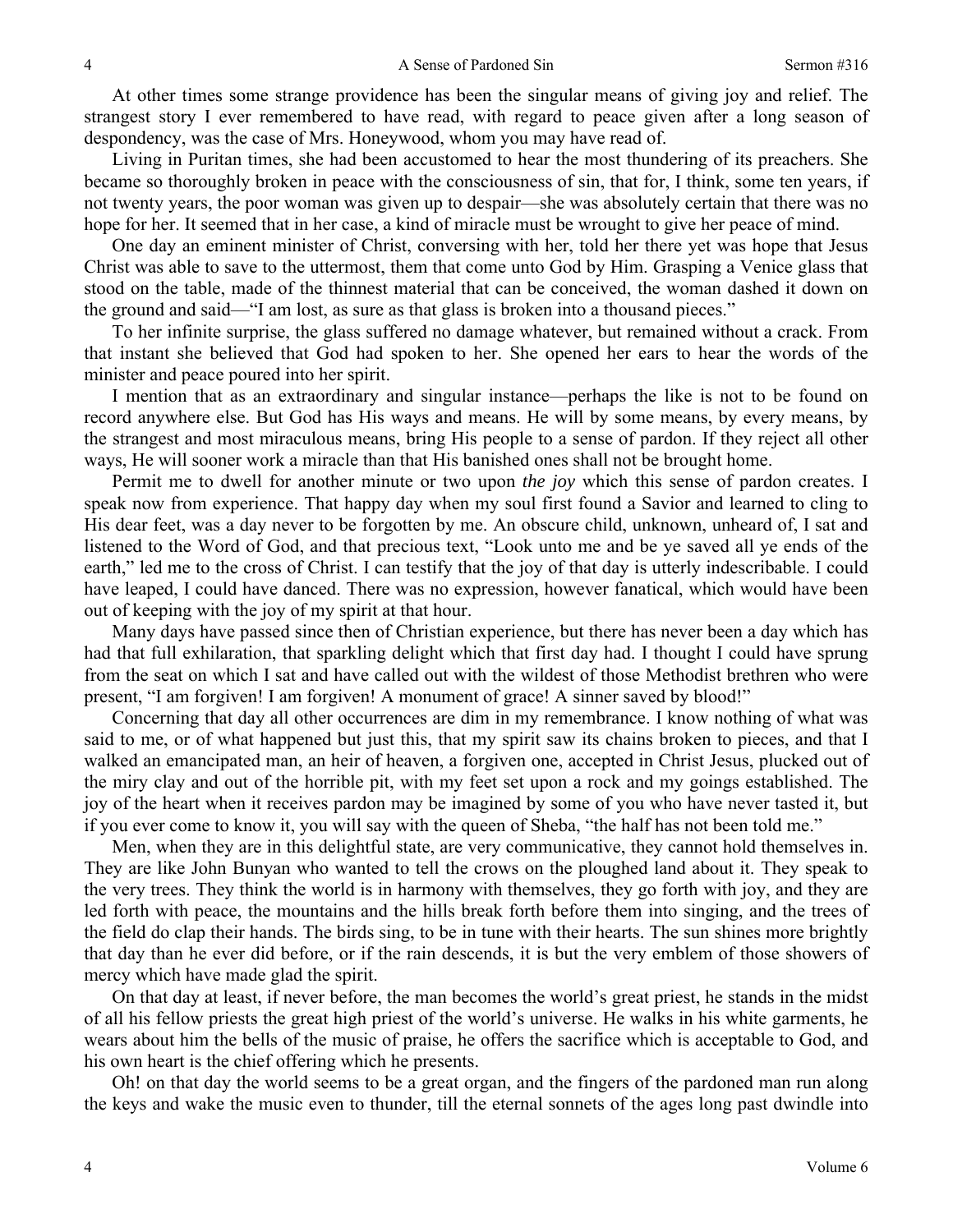mere silence before the hallelujahs of that acclaim of praise, to which the pardoned sinner wakes the worlds.

Do not think I am fanatical in this, I speak but sober sense. In fact, I fall short in my descriptions of the joy of the spirit in which God has shed abroad a glimpse of His love, and a token of His grace. Do I hear some friend whisper that such feelings are fanatical? Ah! my friend, if it were so, it were a fanaticism devoutly to be sought for, it were one for which the most sober mind might strain itself forever.

But you tell us this is fanaticism, for a man to be sure that he is pardoned. But pause awhile. Will you venture to say that this Book is itself fanatical, that the Bible is a book full of enthusiasm and vain conceits. Oh, no, you believe this to be a book written in sober earnest. Well then, the feelings of a pardoned man are but the necessary and natural consequence of the truths of this book.

Is there such a thing as pardon taught here? Are there not such words as these?—"Blessed is the man whose iniquity is forgiven."—"Blessed is he to whom the Lord imputes not his iniquity, and in whose spirit there is no guile."—"Thou hast cast all my sins behind thy back." Are there not words here which tell us that Jesus Christ came into the world to seek and to save that which is lost, that there is such a thing as salvation, such a thing as regeneration, such a thing as passing out of darkness into marvelous light, such a thing as being transplanted from the kingdom of darkness and taken into the kingdom of God's dear Son?

If the Bible teaches us that there are such things, and if such things are realities in the experience of Christian men, it were a libel upon that book if men were not happy when they received them. In fact, if the experience of a Christian at the time of his conversion were not singularly, nay, excessively joyful, it might be a contradiction to the teaching of this Word. But I say it, and say it boldly, all the transports that the most joyous spirit ever knew in the hour of its pardon are warranted by this Word, nay, not only warranted, but they fall short of what this book would warrant us in receiving.

"But," saith one, "I cannot understand that a man can be sure that he is pardoned." That great and excellent man, Dr. Johnson, used to hold the opinion that no man ever could know that he was pardoned, that there was no such thing as assurance of faith. Perhaps if Dr. Johnson had studied his Bible a little more, and had had a little more of the enlightenment of the Spirit, he too, might have come to know his own pardon. Certainly he was no very excellent judge of theology, no more than he was of porcelain, which he once attempted to make and never succeeded. I think both in theology and porcelain his opinion is of little value.

You say, how can a man know that he is pardoned? There is a text which says—"Believe on the Lord Jesus Christ and thou shalt be saved." I believe on the Lord Jesus Christ, is it irrational to believe that I am saved? "He that believeth hath eternal life," saith Christ, in John's Gospel. I believe in Christ, am I absurd in believing that I have eternal life? I find the apostle Paul speaking by the Holy Ghost and saying—"There is therefore now no condemnation to them which are in Christ Jesus. Being justified by faith, we have peace with God." If I know that my trust is fixed on Jesus only, and that I have faith in Him, were it not ten thousand times more absurd for me not to be at peace, than for me to be filled with joy unspeakable.

It is but taking God at His word, when the soul knows as a necessary consequence of its faith that it is saved. But besides that, suppose it should be true that God Himself, stepping as you think out of the order of nature, absolutely speaks to every individual man, and seals on their hearts the witness that they are forgiven—suppose it to be so, however hard you think the supposition to be—would it be unnatural then, that the spirit should rejoice?

Now, such is just the fact, literally and positively, for the Spirit bears witness with our spirit that we are born of God. And I will tell you this, though I be censured for fanaticism in it, there are times with every child of God, when he could not doubt of his acceptance with Christ, when his being saved is a more palpable and sure truth than even the fact that he is in existence, when all the arguments you could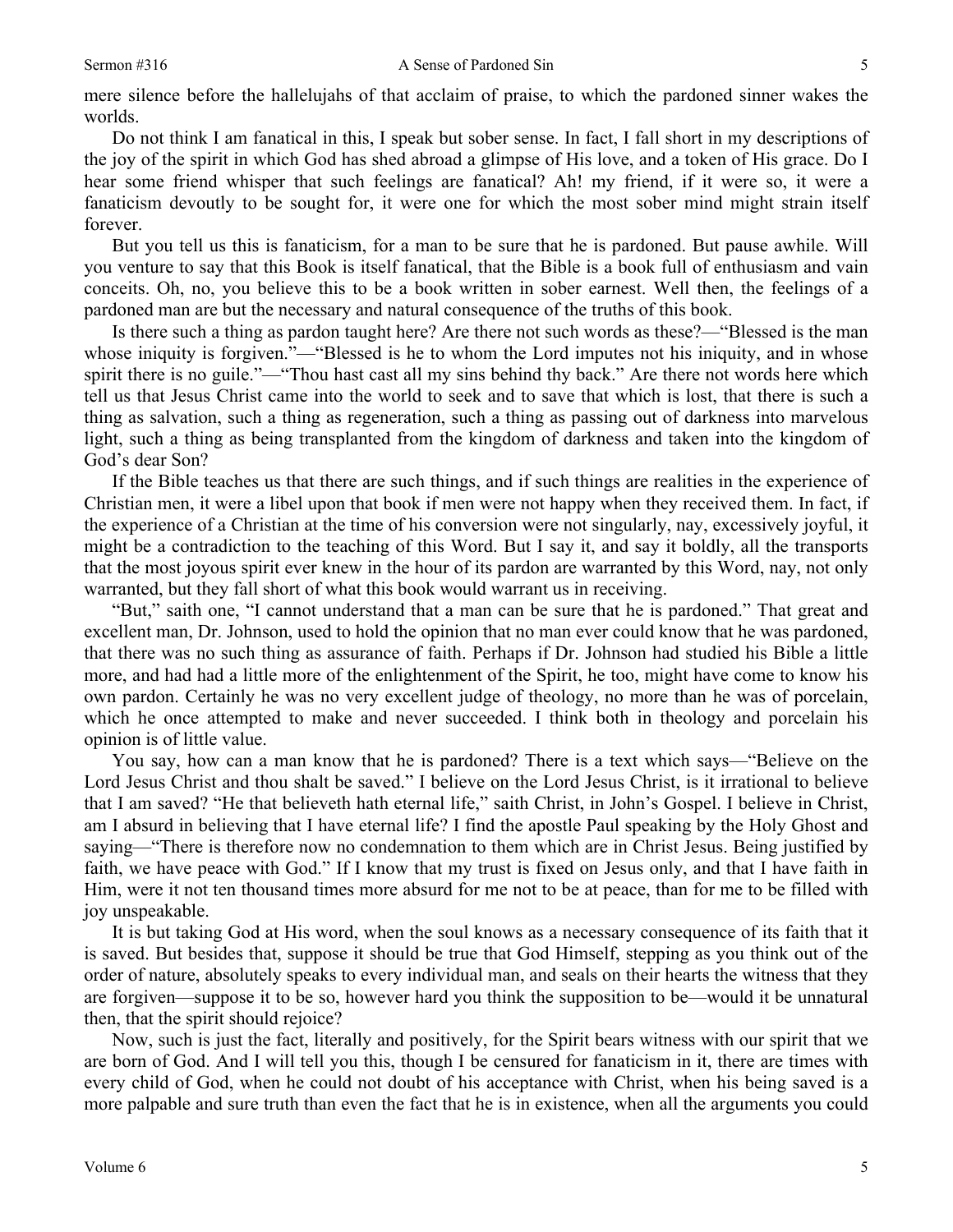possibly bring could not shake him, because he has the infallible witness of the Holy Ghost that he is born of God.

Have you never seen some poor servant girl accosted by a clever infidel, who begins to cut her down in all her principles, and laugh at her and tell her she is a poor deluded thing? She answers him, bears with him, answers him again and again in her own simple style. You can see that her arguments are not conclusive or logical, but wait till she gets to the end, and you hear her say—"Well, sir, you know a great deal more than I do, and I am not able to speak as you can, I do not wish to think as you think, but sir, if what you have said is true, you cannot disprove what I feel *in here,* I feel that I am a child of God, I know I am, and you may as soon reason me out of the fact that what I see does exist, and what I feel has a real cause, as reason me out of this fact, which I know in my inmost soul, namely, that I have passed from death unto life, and am a child of God."

Come here, blind man! His eyes are opened, now try and convince that man he does not see. "No," says he, "that is one thing I know. Other things I may be mistaken about, but one thing I know, that whereas I was blind, now I see."

Here, bring up that sick man who has been in bed this last fifteen years a cripple. A miracle is wrought, he is restored and he begins to leap. Bring up our friend of the academy and let him argue against him—"Your leg is not in a sound state. I tell you you are not well, you are not cure, you don't feel happy, you don't feel restored and recruited in strength." "Oh," says he, "I don't care for all your arguments, nor for all the Latin phrases that you use, *I am cured,* that is a matter of consciousness with me, and I am not to be beaten out of it."

So it is with the Christian, there are times when he can say—"I am saved, I am forgiven." The Lord has said to him—"I am thy salvation," and no reasoning, however sophistical, no argument, however omnipotent it may seem to be, can shake him, or make him renounce his confidence, "which hath great recompense of reward."

And now, my dear hearers, before I leave this point, to dwell for a few minutes on the second part of my subject. I want to ask you a question or two. Have you ever had this consciousness of pardon in your lives? "No," says one, "I never had, I wish I had, I mean to wait for it." You may wait till you are lost before you will ever have it by waiting for it. Your business is to go to Christ as you are, and trust Him, and you shall have it. To sit still and not to obey that great commandment, "Believe on the Lord Jesus Christ," is the very way to make your damnation doubly sure. Never hope that you will find this precious pearl unless you sell all that you have and buy that divine field, Christ Jesus, and there find this pearl of great price.

"Ay, but" says another, "I feel I have never had it, and I don't want it." Mark this, my hearer, as God's witness I speak to you today, and if you reject my warning now, in that hour when you lie quivering on a dying bed, perhaps this uplifted finger and these eyes may be a vision for you then. If you shall never have in your soul a consciousness of pardon on this side of the grave, I fear that you shall come to your grave full of sin, and after death shall be the judgment, and after the judgment the wrath to come.

This which you think to be enthusiasm and fanatical is essential to your soul's salvation. Oh, put it not from you. Despise it not. Long for it. Cry for it. Pant after it. And the Lord God give you yet to know that you are His child, and that you are passed from death unto life! A better wish no heart can wish you. A larger benediction than that, no minister's lips could pronounce on you. God bring you out of your state of lethargy and slumber, and darkness, and bring you to seek and find the Savior, whom to know is to receive pardon in the conscience, and joy in the soul!

**II.** And now I shall want your patient attention but for a few moments while I take the second part of my subject and dwell upon it briefly. I have sometimes heard uninstructed Christians ask how it is that when a man is once pardoned, he is nevertheless to ask every day that his sins may be forgiven. We teach, and we are bold to affirm it again and again, and confess the teaching, that the moment a sinner believes all his sins are put away, past, present, and to come, they are all gone so far as God the Judge is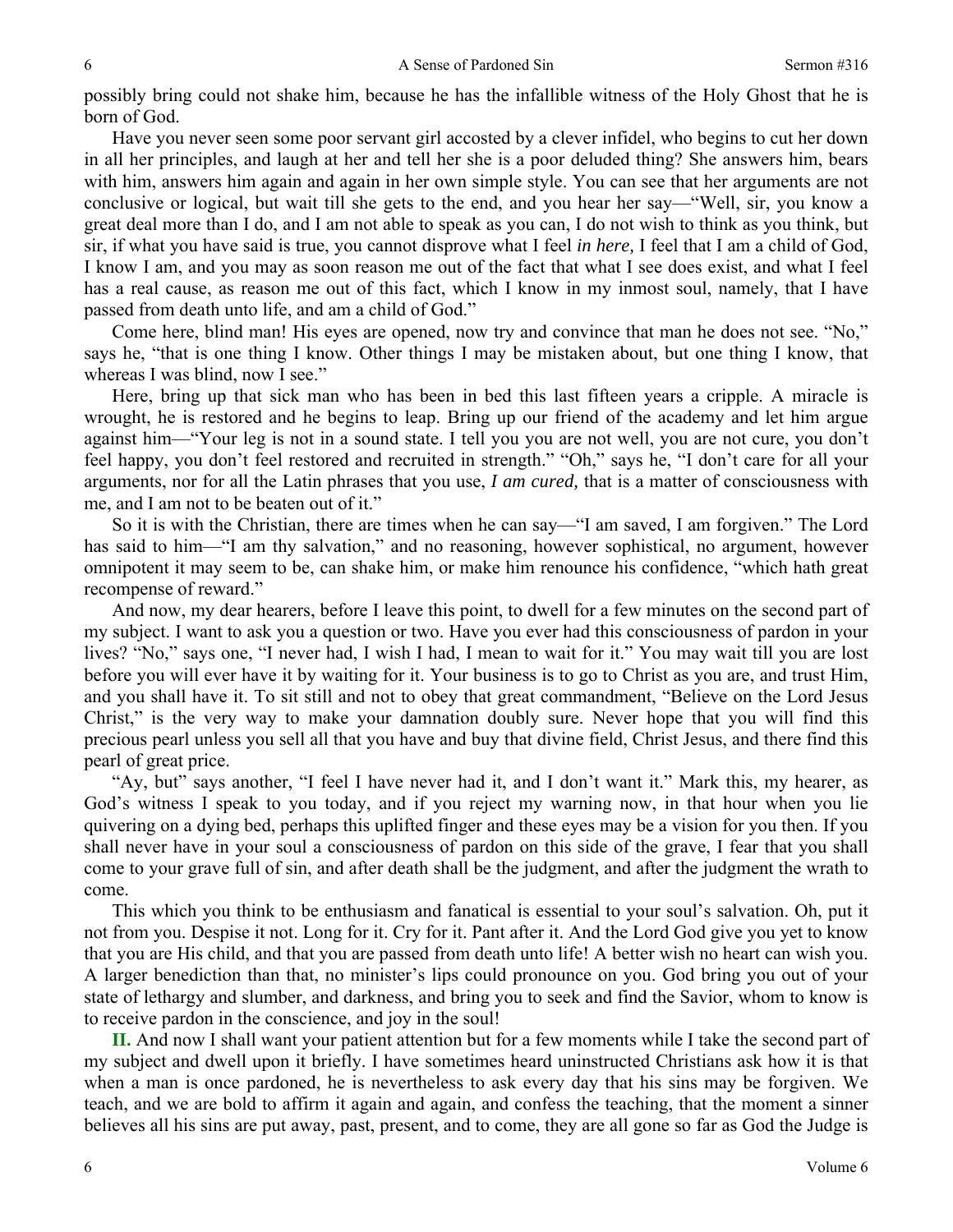concerned, there is not left one sin against any of His people, nor shall there be. "He seeth no sin in Jacob, neither iniquity in Israel."

And yet our Master tells us to bow our knees and say, "Forgive us our trespasses as we forgive them that trespass against us." How can we ask for that we already possess? Why seek a pardon which we already enjoy? The difficulty lies in a forgetfulness of the relationship which Christians sustain to God. As a sinner I come to Christ and trust Him. God is then a judge, He takes the great book of the court, strikes out my sins and acquits me.

At the same moment, out of His great love, He adopts me into His family. Now I stand in quite a different relationship to Him from what I ever did before. I am not so much His subject as His child. He is no longer to me a judge but has become to me a Father. And now I have new rules, new law, now I have a new discipline, now I have new treatment, now I have new obedience.

I go and do wrong. What then? Does the Judge come and at once summon me before His throne? No, I have no Judge. He is a Father, and that Father brings me up before His face and frowns on me nay, takes the rod and begins to scourge me. He never scourged me when He was a Judge. Then, He only threatened to use the axe, but He has buried the axe now. Now that I am His child, He has no axe to put me to death with—He cannot destroy His own children. But He uses the rod upon me.

If I do that which is wrong, as I am doing every day towards Him as a Father, I am bound to go to Him as to a Father on a child's knees and say, "Our Father which art in heaven, forgive me these trespasses as I forgive them that trespass against me." As each day you and I, if we be children of God, are continually sinning, not against Him as Judge, but against Him as Father, it behooves us to seek daily pardon.

If we do not obtain that pardon daily, at last the Father lays on the rod, as He did in Hezekiah's case. He smote Hezekiah till he was sick even to death. Hezekiah repented, the rod was taken away, and then Hezekiah felt in his soul, "Thou hast cast all my sins behind thy back."

This was David's case. David's sin with Bathsheba had been forgiven years ago and put away, through the expected blood of Christ. But when he sinned it, God put him away for awhile, took away His presence from him, as a father angry against his child. When David, however, repented, after he had been smitten, the Father took him again to His bosom, and David could sing once again, "Thou hast cast my sins behind thy back."

Now notice that this pardon differs from the first. The first was the pardon of a Judge, this is THE PARDON OF A FATHER.

The first quenched the flames of hell, this only removes the paternal rod. The first made the rebel into a pardoned criminal and reversed the sentence, the second receives the erring child more tenderly to a Father's breast. There are essential differences, because the pardon of the second does not relate so much to the punishment and the guilt, as it does to the root of iniquity within, and the removing of that frown which was only cast upon us in order to make us sick of self and fond of Christ.

But when this sense of pardon is obtained by the Christian, it gives him a joy, not so tumultuous as the first one he had, but still, and deep, and unruffled, and calm. He does not perhaps, partake of that roaring sea of rapturous delight on which he sailed when first he was forgiven, but his peace is like a river, and his righteousness like the waves of the sea.

And this peace produces in him the most blessed and salutary effects. He becomes grateful to God for the chastisement he has received, which taught him his need of Jesus afresh. He henceforth avoids the sins which made him grieve his God. He walks more cautiously and tenderly than he did before, lives nearer to God, cultivates greater acquaintance with the Holy Spirit, is more in prayer, more humble, and yet at the same time more confident than he was before. The light was withdrawn that he might receive a double portion of it by and by. The joy was taken away that his holiness might be increased.

Dear brothers and sisters in Christ, are you laboring this morning under desertion of soul? Was there a time when you could read your title clear? Have clouds and darkness beset you? Do not doubt your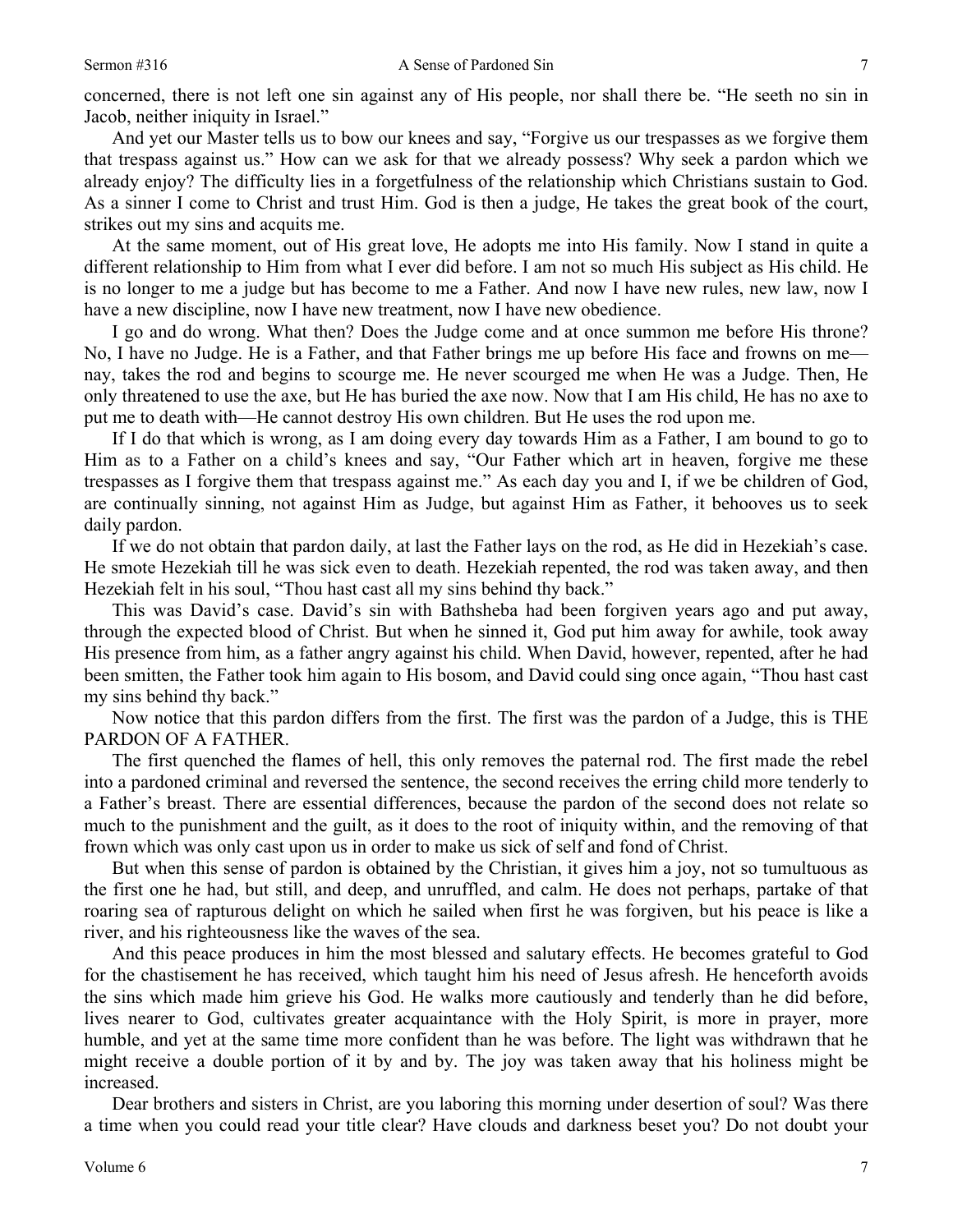Father's love for all that, do not distrust Him, do not go creeping on your knees as you did when you first went, as one who had never received pardon.

Come boldly, yet humbly, to your God. Plead His promise, rely upon the precious blood of Christ, and look up and say, "My Father, my Father, restore unto me the joy of Thy salvation, and uphold me with Thy free Spirit!" And you shall have back the confidence of your youth, and you shall again feel that the Holy Spirit dwells within you. You shall once again mount above the trials and troubles of this mortal life, and begin to enter into the rest which remains for the people of God.

One solitary sentence or so, and I will dismiss the present congregation. Have I a man here who declares that he is pardoned and yet indulges in the sins which he pretends are forgiven? Sir, you have either deceived yourself, or else you are uttering what you know is untrue. He who is forgiven hates sin. We cannot be washed clean if we still persist in living up to our neck in filth. It cannot be possible that a man is pardoned while he still continues to wallow in abominable sin.

"O yes," but he says, "I am no legalist, I believe the grace of God has made me clean, though I do go on in sin." Sir, it is clear you are no legalist, but I will tell you what else you are, you are no child of God, you are no Christian, for the Christian is a man who uniformly hates sin. There never was a believer who loved iniquity, never such a strange thing as a pardoned sinner who still loved to be in rebellion against his God.

"Yes," but I hear another say, "Sir, that may be true, but I do not profess to be pardoned in any such way as you speak of. I believe my sins to be so small and little; that I have no need to go seeking mercy, or if I seek it I do not expect that I shall find it here. I dare say I shall fare as well as the best when I go into another world."

Poor fool! Poor fool! you are condemned already. The sentence of God has gone out against you— "Whosoever believeth not on the Son of God is condemned because he believeth not." And yet you, when your sentence is written out, and your death-knell perhaps tolling now, say your sins are little. They are so great, sir, that the fires of hell shall never expiate them, and your own misery, in soul and body forever, shall never be a full equivalent for the iniquity you have committed against God. And so you don't want to know that you are forgiven, you are content to take your chance with the rest. A chance, indeed, it is!

But know, sir, I feel so differently in my heart from you in that respect, that had I a doubt at this time about my sins being forgiven, I could not give sleep to my eyes, nor slumber to my eyelids, till I was assured that I had received God's love in my heart. If at any time a doubt crosses my soul, I am the most wretched of beings. For sure, this is like light to the eyes, like friendship to the spirit, like drink to the thirsty, and bread to the hungry, to know one's self forgiven.

Go out of this hall and say, "I am walking over the mouth of hell and may slip in at any moment, I am hanging over perdition by a single hair, and into its flame may be speedily hurled, yet I do not care whether I am damned or not." Say it right out in broad English—say you are in doubt as to whether you shall go to heaven or hell—say, if you must go home today, and in your upper chamber lie down on your narrow bed to die—say you are not sure whether you shall see the face of your God with acceptance, and yet you are content. Speak like an honest man, and like a fool, for such language is only the raving of a madman and a fool.

Oh, I beseech you, never be content until you have sought and found a Savior. Ay, and until you are sure you have found Him, do not be happy with a "perhaps," or a "maybe." Do not rest your soul on chances, but make sure work for eternity. I conjure you, sirs, by the solemnities of eternity, by the fires of hell, and by the joys of heaven, get your foot on a rock, and know it is there. Do not make guesswork of it, put it beyond all chance.

O dying sinner! do not let it be a question with you whether you shall be saved or whether you shall be damned. O frail man! tottering on the brink of the grave, do not let it be a matter of uncertainty as to whether heaven shall receive you, or hell engulf you. Be sure of it one way or the other. If you can make